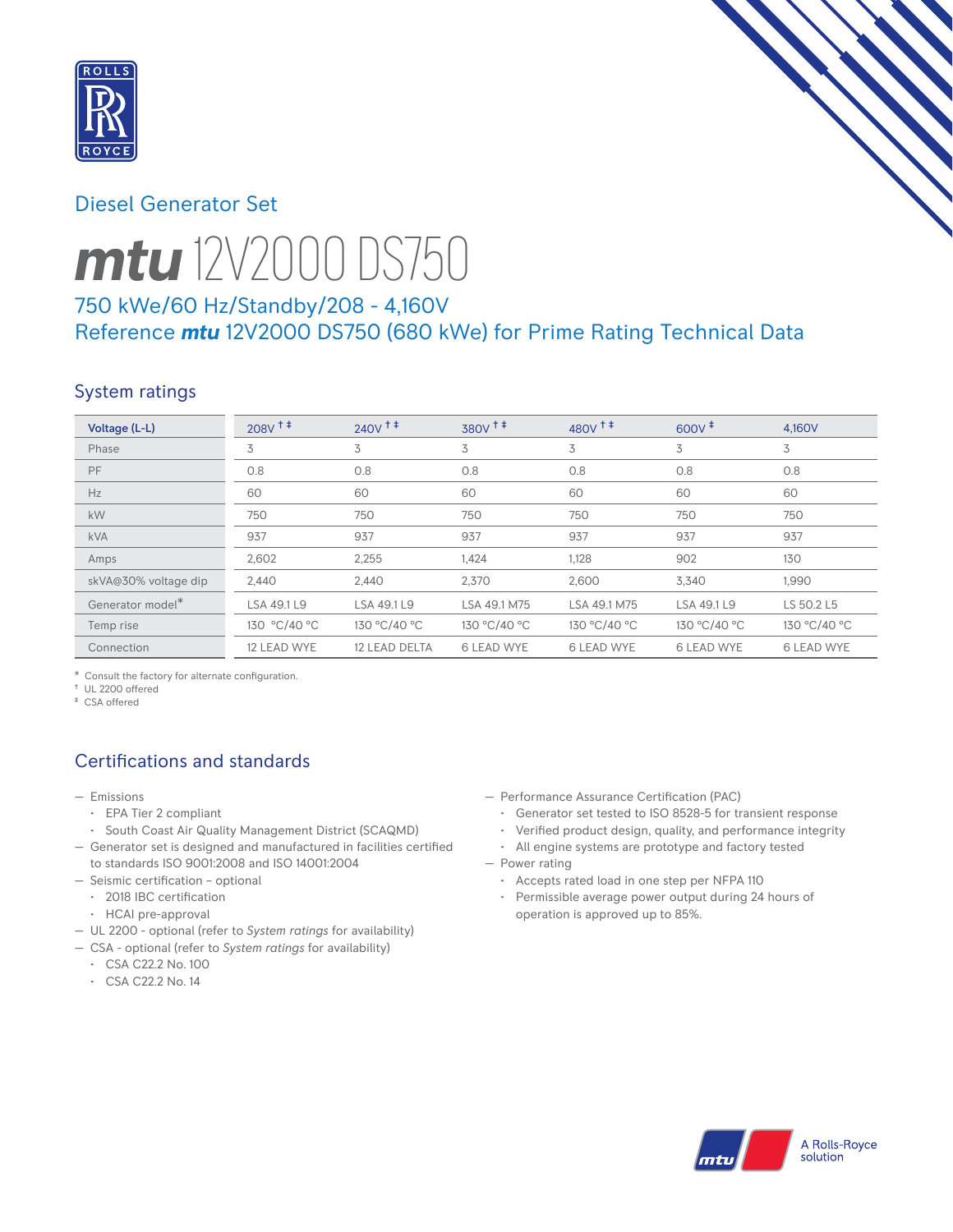## Standard features \*

- Single source supplier
- Global product support
- Two (2) Year/3,000 Hour Basic Limited Warranty
- 12V2000 diesel engine
	- 23.9 liter displacement
	- Electronic unit pump injection
- 4-cycle
- Complete range of accessories
- Cooling system
	- Integral set-mounted
	- Engine-driven fan

## Standard equipment \*

#### Engine

- Air cleaners
- Oil pump
- Oil drain extension and shut-off valve
- Full flow oil filter
- Closed crankcase ventilation
- Jacket water pump
- Inter cooler water pump
- Thermostats
- Blower fan and fan drive
- Radiator unit mounted
- Electric starting motor 24V
- Governor electronic isochronous
- Base structural steel
- SAE flywheel and bell housing
- Charging alternator 24V
- Battery box and cables
- Flexible fuel connectors
- Flexible exhaust connection
- EPA certified engine

#### **Generator**

- NEMA MG1, IEEE, and ANSI standards compliance for temperature rise and motor starting
- Sustained short circuit current of up to 300% of the rated current for up to 10 seconds
- Self-ventilated and drip-proof
- Superior voltage waveform
- Digital, solid state, volts-per-hertz regulator
- Brushless alternator with brushless pilot exciter
- 4 pole, rotating field
- 130 °C maximum standby temperature rise
- 1-bearing, sealed
- Flexible coupling
- Full amortisseur windings
- 125% rotor balancing
- 3-phase voltage sensing
- $\pm$  0.25% voltage regulation no load to full load
- 100% of rated load one step
- 5% maximum total harmonic distortion
- Generator
	- Brushless, rotating field generator
	- 2/3 pitch windings
	- AREP supply to regulator
	- 300% short circuit capability
- Digital control panel(s)
	- UL recognized, CSA certified, NFPA 110
	- Complete system metering
	- LCD display

#### Digital control panel(s)

- Digital metering
- Engine parameters
- Generator protection functions
- Engine protection
- CANBus ECU Communications
- Windows®-based software
- Multilingual capability
- Communications to remote annunciator
- Programmable input and output contacts
- UL recognized, CSA certified, CE approved
- Event recording
- IP 54 front panel rating with integrated gasket
- NFPA 110 compatible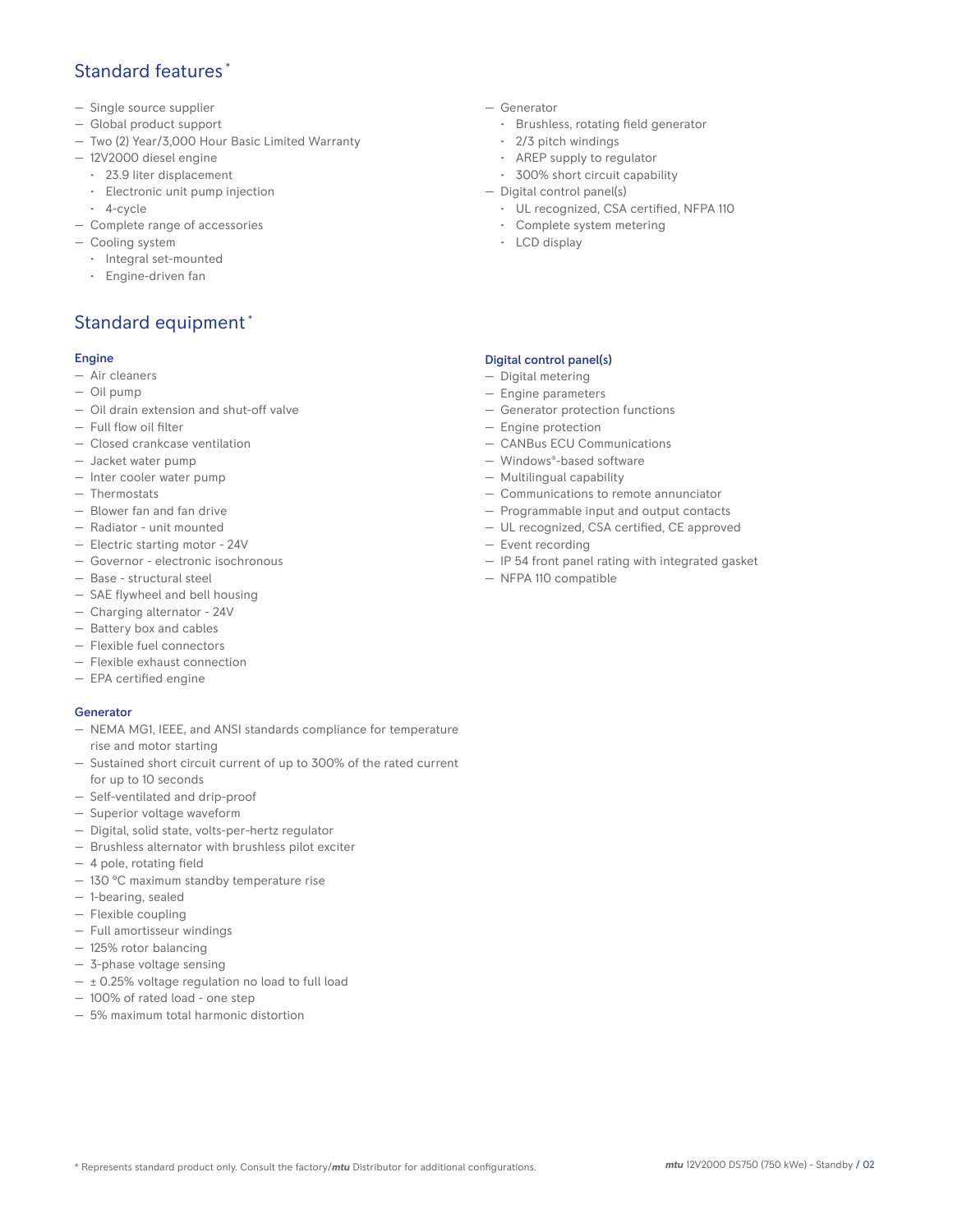## Application data

#### Engine

| Manufacturer                | mtu                           |
|-----------------------------|-------------------------------|
| Model                       | 12V2000G85TB                  |
| Type                        | 4-cycle                       |
| Arrangement                 | $12-V$                        |
| Displacement: $L (in3)$     | 23.9 (1,457)                  |
| Bore: cm (in)               | 13(5.1)                       |
| Stroke: cm (in)             | 15(5.9)                       |
| Compression ratio           | 16:1                          |
| Rated rpm                   | 1,800                         |
| Engine governor             | electronic isochronous (ADEC) |
| Maximum power: kWm (bhp)    | 890 (1,194)                   |
| Steady state frequency band | ± 0.25%                       |
| Air cleaner                 | dry                           |
| Liquid capacity             |                               |

#### Total oil system: L (gal) 77 (20.3)<br>Engine jacket water capacity: L (gal) 110 (29.1) Engine jacket water capacity: L (gal) 110 (29.1)<br>After cooler water capacity: L (gal) 20 (5.3) After cooler water capacity: L (gal) System coolant capacity: L (gal) 372 (98.3) Electrical

| Electric volts DC                                            | 24    |
|--------------------------------------------------------------|-------|
| Cold cranking amps under -17.8 $^{\circ}$ C (O $^{\circ}$ F) | 2.800 |
| Batteries: group size                                        | 8D    |
| Batteries: quantity                                          |       |
|                                                              |       |

#### Fuel system

| Fuel supply connection size    | #12 JIC $37^\circ$ male |
|--------------------------------|-------------------------|
| Fuel return connection size    | #12 JIC $37^\circ$ male |
| Maximum fuel lift: m (ft)      | 3(10)                   |
| Recommended fuel               | diesel #2               |
| Total fuel flow: L/hr (gal/hr) | 480.7 (127)             |
|                                |                         |

#### Fuel consumption

| At 100% of power rating: L/hr (gal/hr)<br>At 75% of power rating: L/hr (gal/hr)<br>At 50% of power rating: L/hr (gal/hr)                     | 210 (55.4)<br>159 (42)<br>108 (28.6)     |
|----------------------------------------------------------------------------------------------------------------------------------------------|------------------------------------------|
| Cooling - radiator system<br>Ambient capacity of radiator: °C (°F)                                                                           | 50 (122)                                 |
| Maximum restriction of cooling air:<br>intake and discharge side of radiator: kPa (in. H <sub>2</sub> O)<br>Water pump capacity: L/min (gpm) | 0.12(0.5)<br>833 (220)                   |
| After cooler pump capacity: L/min (gpm)<br>Heat rejection to coolant: kW (BTUM)<br>Heat rejection to after cooler: kW (BTUM)                 | 258 (68)<br>285 (16,222)<br>252 (14,344) |
| Heat radiated to ambient: kW (BTUM)<br>Fan power: kW (hp)                                                                                    | 82.1 (4,670)<br>34.5 (46.3)              |
| Air requirements<br>Aspirating: *m <sup>3</sup> /min (SCFM)                                                                                  | 63 (2,212)                               |
| Air flow required for radiator<br>cooled unit: *m <sup>3</sup> /min (SCFM)<br>Remote cooled applications; air flow required for              | 1,200 (42,400)                           |
| dissipation of radiated generator set heat for a<br>maximum of 25 °F rise: *m <sup>3</sup> /min (SCFM)                                       | 300 (10,532)                             |
| * Air density = 1.184 kg/m <sup>3</sup> (0.0739 lbm/ft <sup>3</sup> )                                                                        |                                          |
| <b>Exhaust system</b>                                                                                                                        |                                          |
| Gas temperature (stack): °C (°F)                                                                                                             | 566 (1,051)                              |
| Gas volume at stack temperature: m <sup>3</sup> /min (CFM)<br>Maximum allowable back pressure at                                             | 166 (5,859)                              |
| outlet of engine, before piping: kPa (in. H <sub>2</sub> 0)                                                                                  | 8.5(34.1)                                |